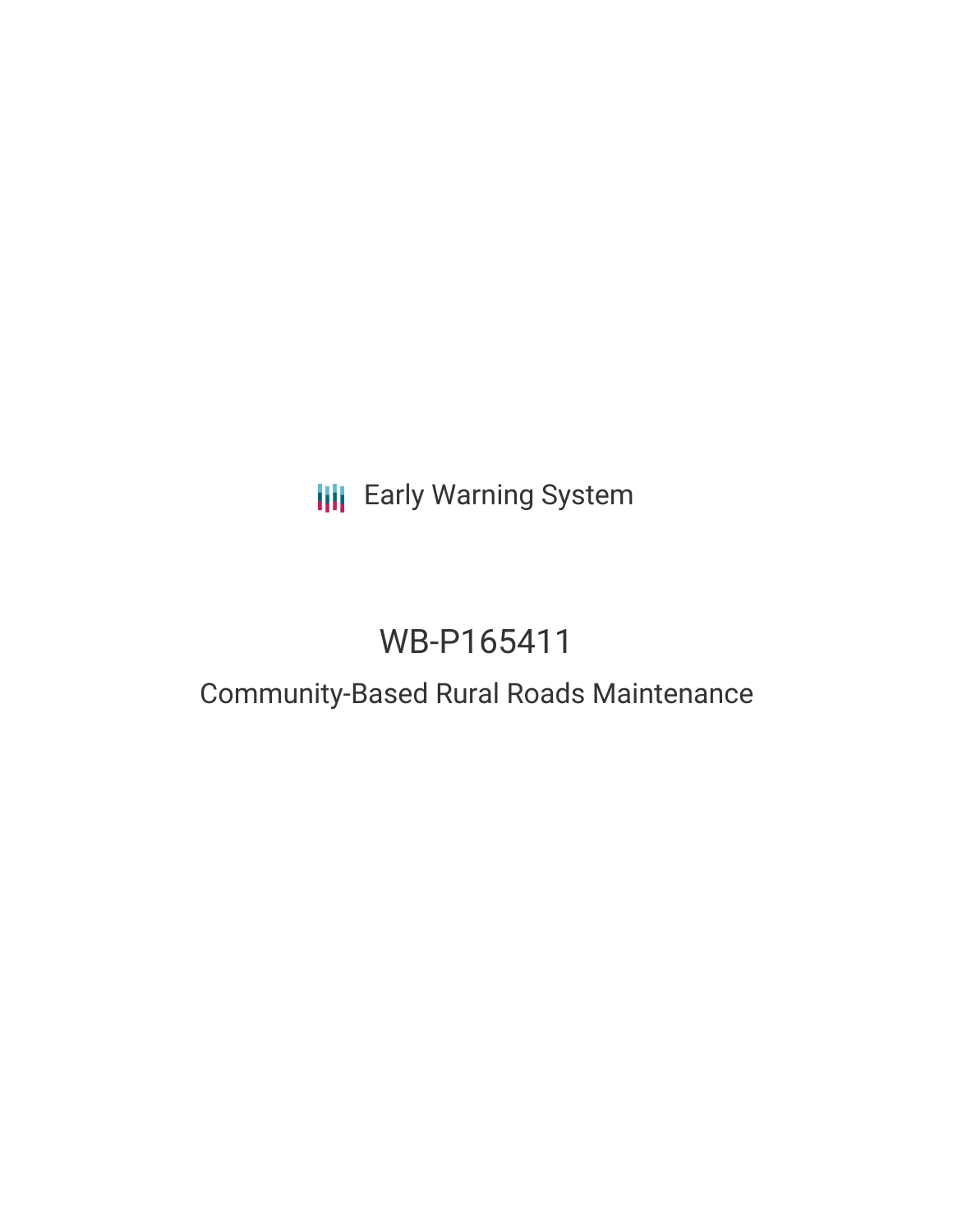

## **Quick Facts**

| <b>Countries</b>              | Morocco                                                                                           |
|-------------------------------|---------------------------------------------------------------------------------------------------|
| <b>Specific Location</b>      | Oriental, Beni Mellal - Khenifra, Draa - Tafilalet, Souss - Massa and/or Marrakesh - Safi regions |
| <b>Financial Institutions</b> | World Bank (WB)                                                                                   |
| <b>Bank Risk Rating</b>       | B                                                                                                 |
| <b>Borrower</b>               | Government of Morocco                                                                             |
| <b>Sectors</b>                | Transport                                                                                         |
| <b>Investment Type(s)</b>     | <b>Advisory Services</b>                                                                          |
| <b>Project Cost (USD)</b>     | \$4.00 million                                                                                    |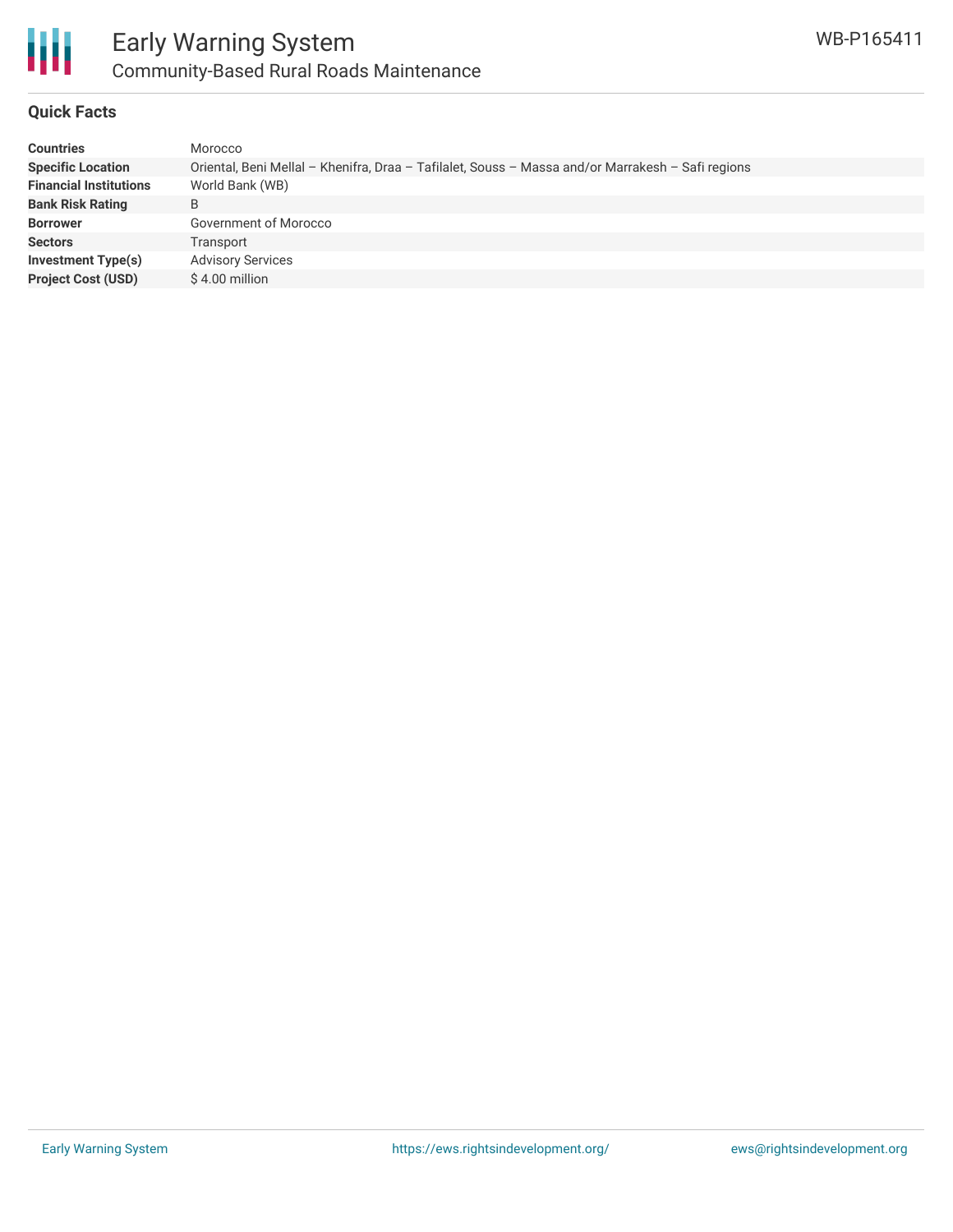

### **Project Description**

The objectives of this proposed project are to provide employment and livelihood to disadvantaged rural inhabitants in lagging areas (particularly women and youth) and to maintain the road access of local communities to markets and essential services in the project area.

The project will include the following components to achieve its objectives:

- 1. Rural roads preventive maintenance activities.
	- I. The first sub-component of this Component will finance the maintenance works for around 1,000 kilometers of rural roads by civil society associations, cooperatives and/or social microenterprises employing rural citizens in socioeconomically lagging areas with the goal of improving the living conditions of the population in a highly participatory manner. Maintenance activities will include clearing of the road, the road shoulders, the road slopes, culverts, drainage ditches, and bridges from landslides, obstacles, and loose materials that cause damage to the road, and repairing minor damages (potholes, cracks, joints, etc.) to the road, the road shoulders, and retaining walls. The specific road sections to be maintained by the project will be identified and prioritized with the participation of local rural communities during the first year of implementation within the geographic scope of the proposed project which is select socio-economically lagging regions in Morocco, namely the Oriental, Beni Mellal – Khenifra, Draa – Tafilalet, Souss – Massa and/or Marrakesh – Safi regions that include most of the poorest provinces in the country (Tata, Jerada, Figuig, Driouch, Zagora, Chichaoua, El Haouz, Ouarzazate, Errachidia, Essaouira, etc.) with a poverty rate at least 50 percent above the national average.
	- II. The second sub-component of this Component will provide as direct income support and other benefits such as healthcare checks, literacy (particularly for women and girls), work and health insurance, access to mobile banking if available (to avoid potential governance issues), etc. to the participants (around a thousand).
- 2. Capacity building activities. The first sub-component of Component 2 will finance capacity building activities to participating regional and local governments staff (around 20 professionals in total) in efficient decentralized road asset management and performance-based contracting and supervision. The second sub-component will finance capacity building activities (in the form of both theoretical and hand-on trainings) to select members (around a thousand in total) of participating community-based organizations (CBOs) in (i) the soft and technical skills and know-how required for carrying out the financed maintenance activities and on (ii) entrepreneurship to foster non-farm rural entrepreneurial activities (in particular by youth and women) in the targeted communities, both by members of the microenterprises themselves and by their family members and neighbors.
- 3. Component 3: Project Management and Administration, Monitoring and Evaluation, and Knowledge Dissemination
	- I. The first sub-component of Component 3 will finance project management and administration incremental costs, including administrative costs, reporting costs (including annual audits), and general operational costs through the provision of goods, consulting and non-consulting services. The second sub-component of Component 3 will finance M&E activities for the project through the provision of consulting and nonconsulting services, including (i) a webbased Management Information System based on third-party monitoring by local communities, and (ii) an impact evaluation study entailing a baseline survey, a mid-term evaluation, and a final outcome-impact evaluation feeding into the implementation completion report by the implementing agency focusing on the project's successes and shortfalls.
	- II. The third sub-component of Component 3 will finance, through the provision of non-consulting services, knowledge dissemination activities in the form of public awareness workshops, local media campaigns, etc., to share lessons of this project and raise awareness about this initiative within central and regional levels of government as well as local communities and civil society to increase likelihood of replicability and scalability of this initiative.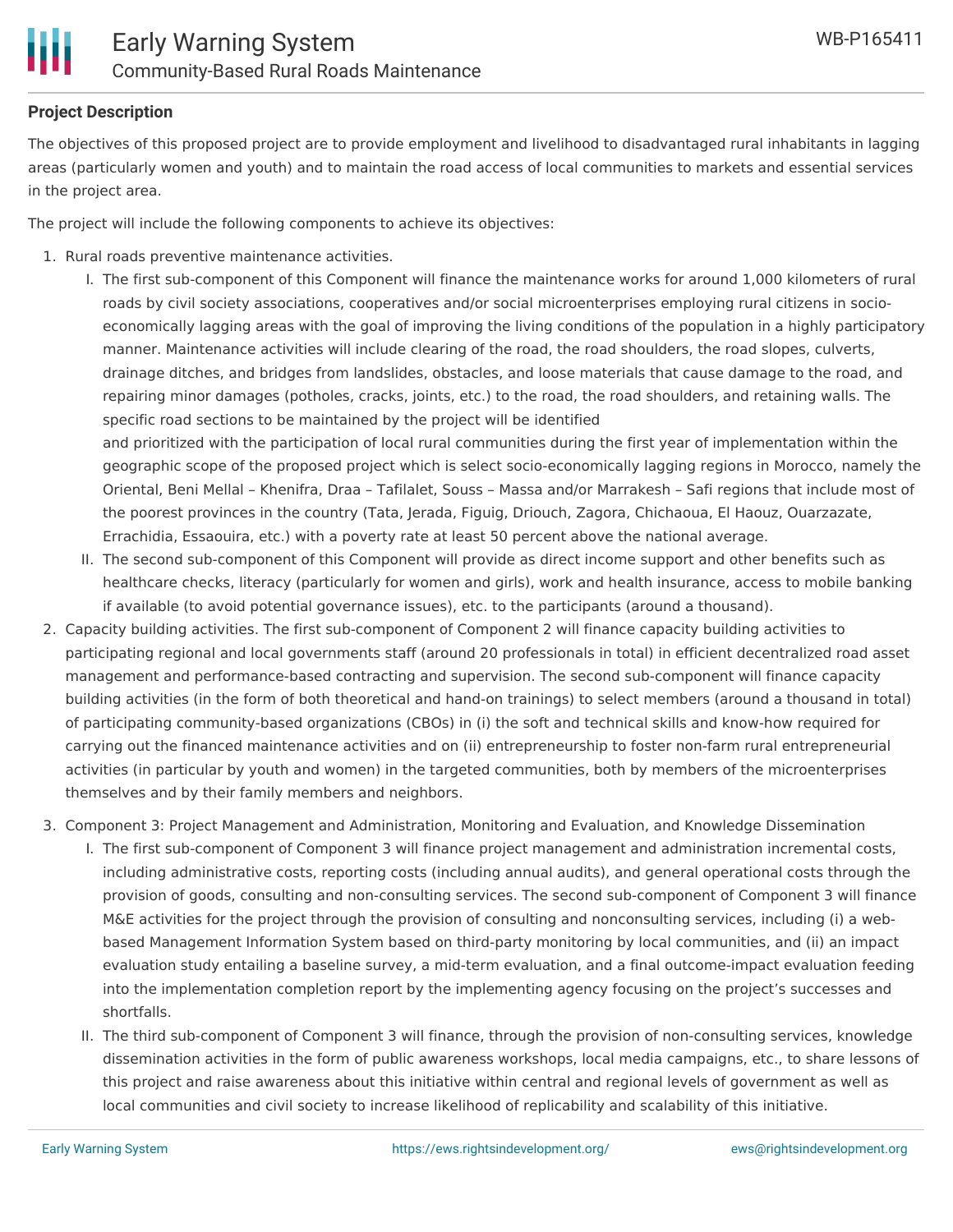

## **Investment Description**

World Bank (WB)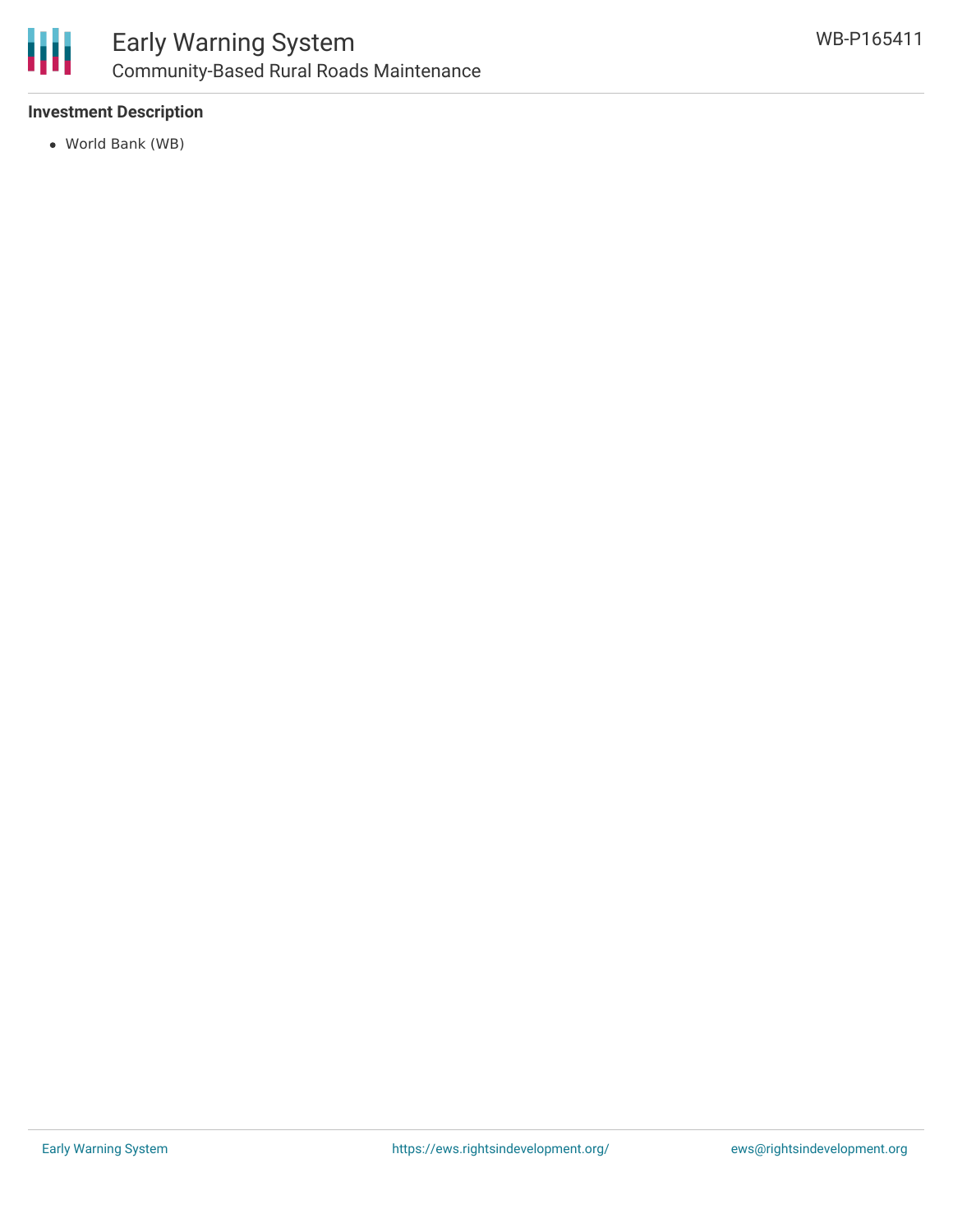#### **World Bank:**

Contact : Vincent Vesin Title : Sr Transport. Spec. Telephone No : 458-9872

Contact : Nabil Samir Title : Transport Specialist Telephone No : 5360+4226

#### **Borrower:**

Borrower : Ministry of Equipment, Transport, Logistics and Water, Directorate of Roads Contact : Mohamed Berjhit Title : Deputy Director of Roads Telephone No : 212-538005600 Email : [bejrhit@mtpnet.gov.ma](mailto:bejrhit@mtpnet.gov.ma)

#### **Implementing Agency:**

Regional Directorate of Equipment, Transport, Logistics and Water Contact : Mohamed Hafiane Title : DPETLE Telephone No : 212-528802085 Email : [mhafiane@mtpnet.gov.ma](mailto:mhafiane@mtpnet.gov.ma)

#### **ACCOUNTABILITY MECHANISM OF WORLD BANK**

The World Bank Inspection Panel is the independent complaint mechanism and fact-finding body for people who believe they are likely to be, or have been, adversely affected by a World Bank-financed project. If you submit a complaint to the Inspection Panel, they may investigate to assess whether the World Bank is following its own policies and procedures for preventing harm to people or the environment. You can contact the Inspection Panel or submit a complaint by emailing ipanel@worldbank.org. You can learn more about the Inspection Panel and how to file a complaint at: http://ewebapps.worldbank.org/apps/ip/Pages/Home.aspx.